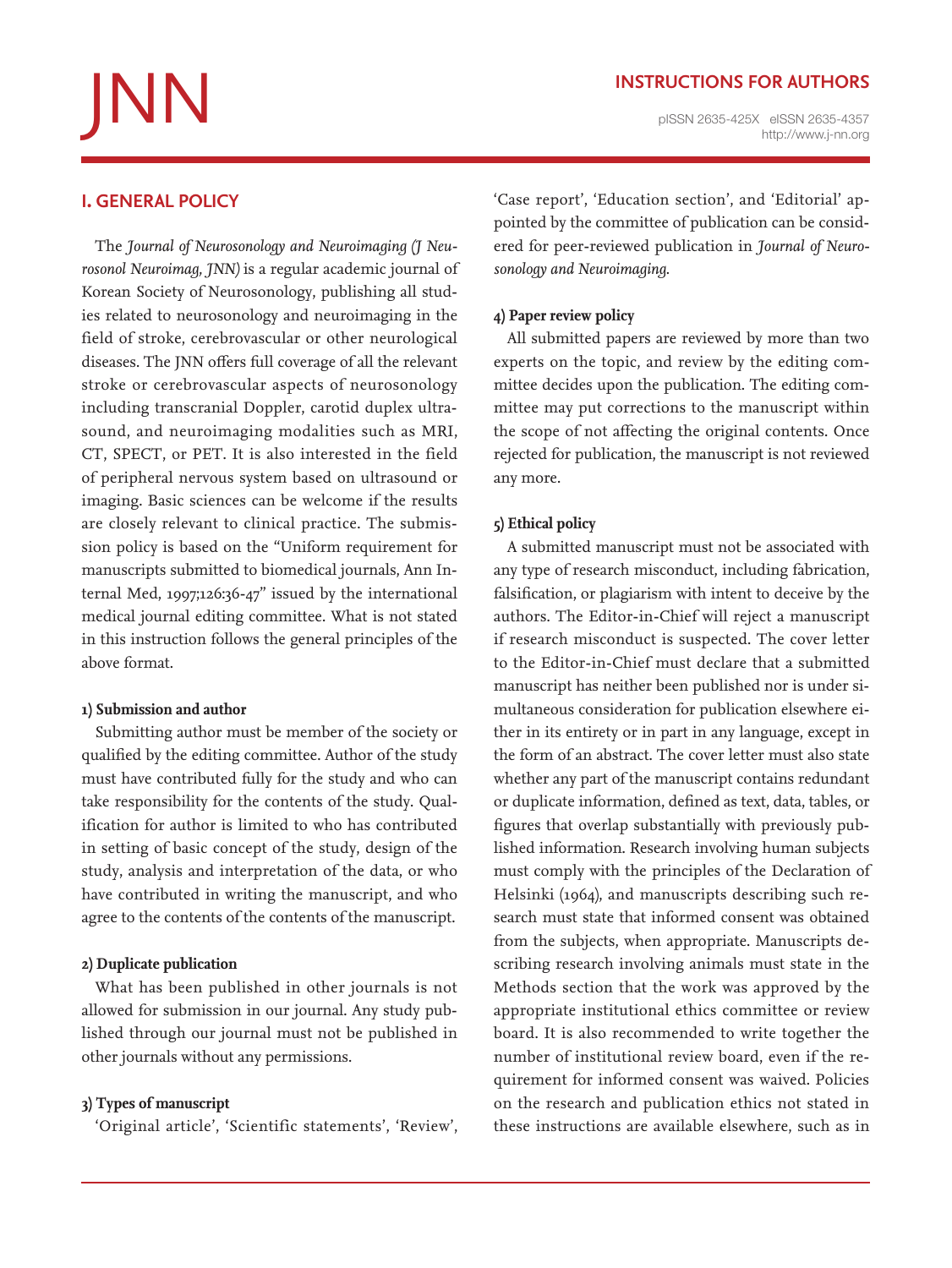the "Committee on Publication Ethics" (http://publicationethics.org/resources/guidelines). In any possibility of exposing the patient's (or even the hospital employee's) personal information like the patient's (hospital employee's) picture of the face , prior permission from the patient (hospital employee) or his/her guardian should be obtained, and it should also be specified in the manuscript.

#### **6) Quotation of previously published data**

Any quotation of figures or graphs from other previous publication should go through permission of the original author and be elucidated on the paper.

#### **7) Costs to authors**

There are no page charges to authors, however, authors must select the Copyright Transfer Agreement and remain within the word limit per article types.

#### **8) Copyright**

The copyright of the published manuscripts in JNN is held by the Korean Society of Neurosonology.

#### **II. Manuscript Preparation**

#### **1) Article types**

#### **(1) Original research article**

An abstract is no longer than 250 words and should be provided with the following headings: Background, Methods, Results, and Conclusions. The maximum length for original manuscripts is 4,500 words including abstract, tables, figure legends, and references. The total number of figures and/or tables is limited to 7. Additional tables and figures may be provided using the online supplemental data system. Citation with irrelevant or numerous references should be avoided.

#### **(2) Scientific Statements**

Scientific statements are an official point of view which educates basic or clinical scientists, and clinical physicians on the scientific basis of neurological disease and on how this knowledge can be relevant in clinical practice. They may or may not contain clinical or research recommendations. Topics are selected based on their emerging scientific impact on neurological disease and their clinical application to the general population. Scientific statements contain scholarly synopsis of a topic related to neurosonology and/or neuroimaging.

#### **(3) Review**

Review is a manuscript focused on a specific title, appointed by the editing committee, and published after certain screening. Abstract is required but does not need to follow the structured format of an Original Article. It is recommended that Review has the approximate length of 6,000 words including abstract, tables, figure legends, and references.

#### **(4) Case report**

Case reports are limited to when the case is rare, special or of clinical importance which can offer considerable insight into controversial disease entity. The maximum length for case report is 1500 words and two tables and/or figures. An abstract is unstructured and should be less than 150 words. The reference is limited to 10. The JNN requires providing author's reason for reporting the case in a separate cover letter.

**Updated October 2020:** It is mandatory to obtain patient consent for publication in JNN regarding information on demographic data, medical condition, treatment, prognosis, photographs, images, videos, or genetic information from the patient himself or an immediate or legal guardian (https://www.j-nn.org/file/ informed\_consent\_form\_ENG.pdf or https://www.j-nn. org/file/informed\_consent\_form\_KOR.pdf). In case of not being able to obtain the consent, authors may request waiver of consent to institutional review board. Hand-written signatures are required by author and patient/guardian and the informed consent form is to be uploaded as Supplement file.

#### **(5) Education section**

Education section is composed of interesting findings for neurosonology or neuroimages unpublished before. It should be particularly clear examples of estab-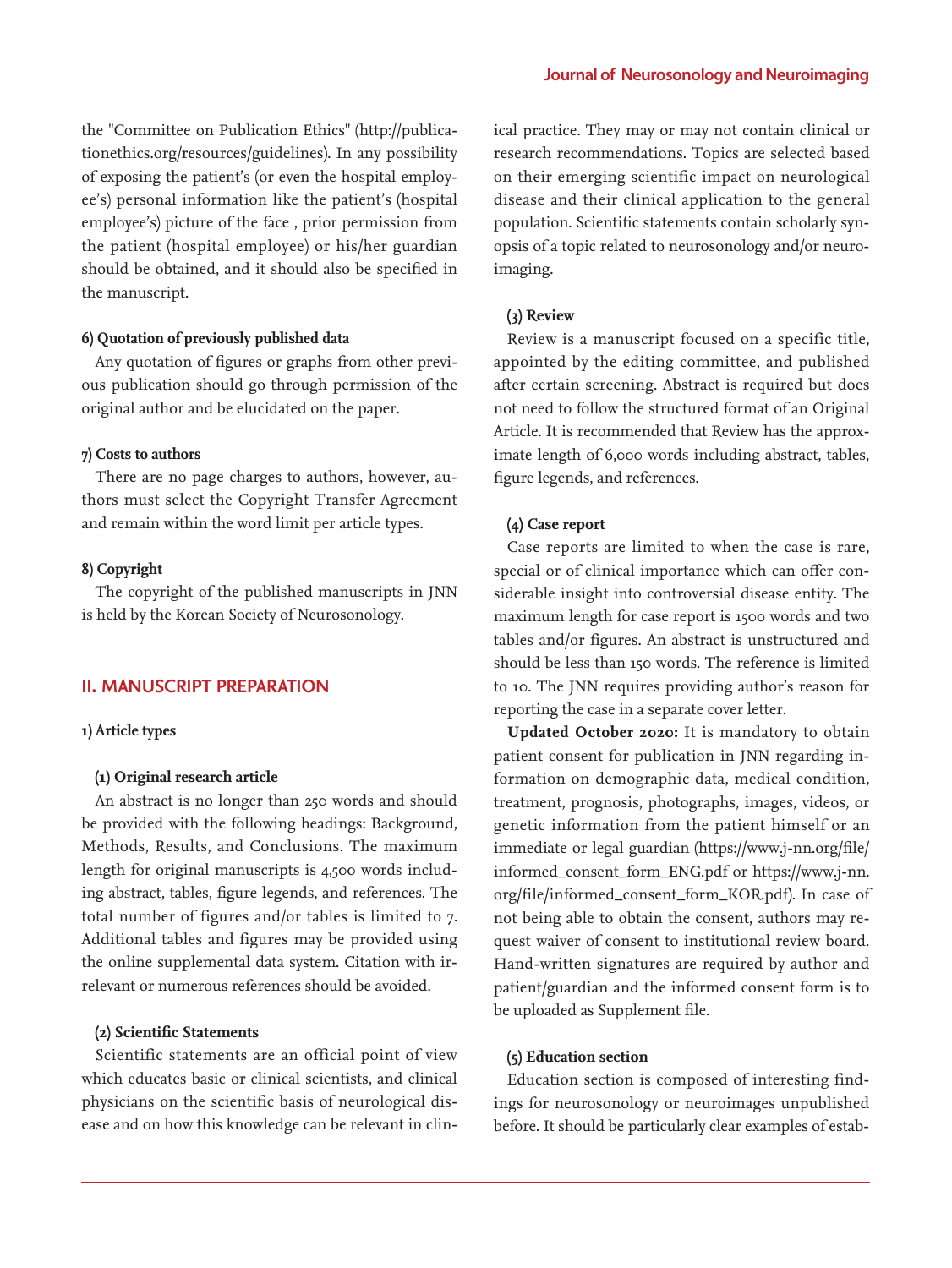# JNN Instructions for Authors

lished observations intended for the trainee audience. Educational videos may also be submitted under this category. An abstract is not required, and the maximum length is 1500 words and the total number of figures and/or tables is limited to 2. The reference is limited to 10. The JNN requires the author's reason for reporting as an Education in a cover letter.

# **(6) Editorial**

Any constructive criticism or opinion on a specific and important paper published in *Journal of Neurosonology and Neuroimaging* may be stated. Words counts and total number of references are not limited, and subheadings should not be used.

# **2) Copyright**

The Korean Society of Neurosonology requires that the Copyright Transfer Agreement (https://www.j-nn. org/file/Copyright\_Transfer\_and\_Author\_Consent\_ Form.pdf) accompany all submissions. Electrical or hand-written signatures are required by corresponding author and the consent form is to be uploaded with online submission.

# **3) General instruction for authors**

The JNN offers authors web-based manuscript submission and peer review at http://j-nn.org. Kindly review the instructions at the website carefully and submit your manuscript and its related files accurately as instructed to avoid a delay in processing. When accessing the JNN online submission system for the first time, authors must register by clicking on "Register."

We recommend using your email address as your ID, since this represents a unique and easy-to-remember identifier that will be needed each time you log onto the system (as a reviewer or author). The password will be encrypted for security reasons and will not be known to any of the JNN staff. A verification message will be emailed to you at the email address you used to register. Since 2020, ORCID IDs is required for corresponding authors and will be later requested for all authors. All authors should consider registering for an ID at ORCID's website.

Manuscripts should be written in English below the

# following sequence:

- Cover letter
- Title page including authors' information
- Abstract
- Introduction, Subjects and methods, Results, and Discussion
- Acknowledgements
- Sources of Funding
- Conflict of Interest
- References
- Table
- Figure legend

# **(1) Cover letter**

The cover letter accompanying the manuscript must specify the type of manuscript and include statements on ethical issues and conflicts of interest, and complete contact information for the corresponding author. For case report, the authors must state that a written informed consent was obtained from the patient or legal guardian in the cover letter. The cover letter should include the following statement: "All authors have read and approved the submitted manuscript, the manuscript has not been submitted elsewhere nor published elsewhere in whole or in part, except as an abstract (if relevant)." The cover letter may include the names of potential reviewers (e-mail addresses are required). However, the Editors cannot always guarantee assignment of a particular reviewer to a manuscript.

# **(2) Title page**

The title page should contain the following information:

- The full title of the manuscript, not to exceed 120 characters.
- A shortened version of the title, no more than 50 characters long (including spaces), as a running title.
- The full names of all authors. Authors should be limited to those individuals who contributed in an important manner to the study design, data collection and analysis, or writing of the paper.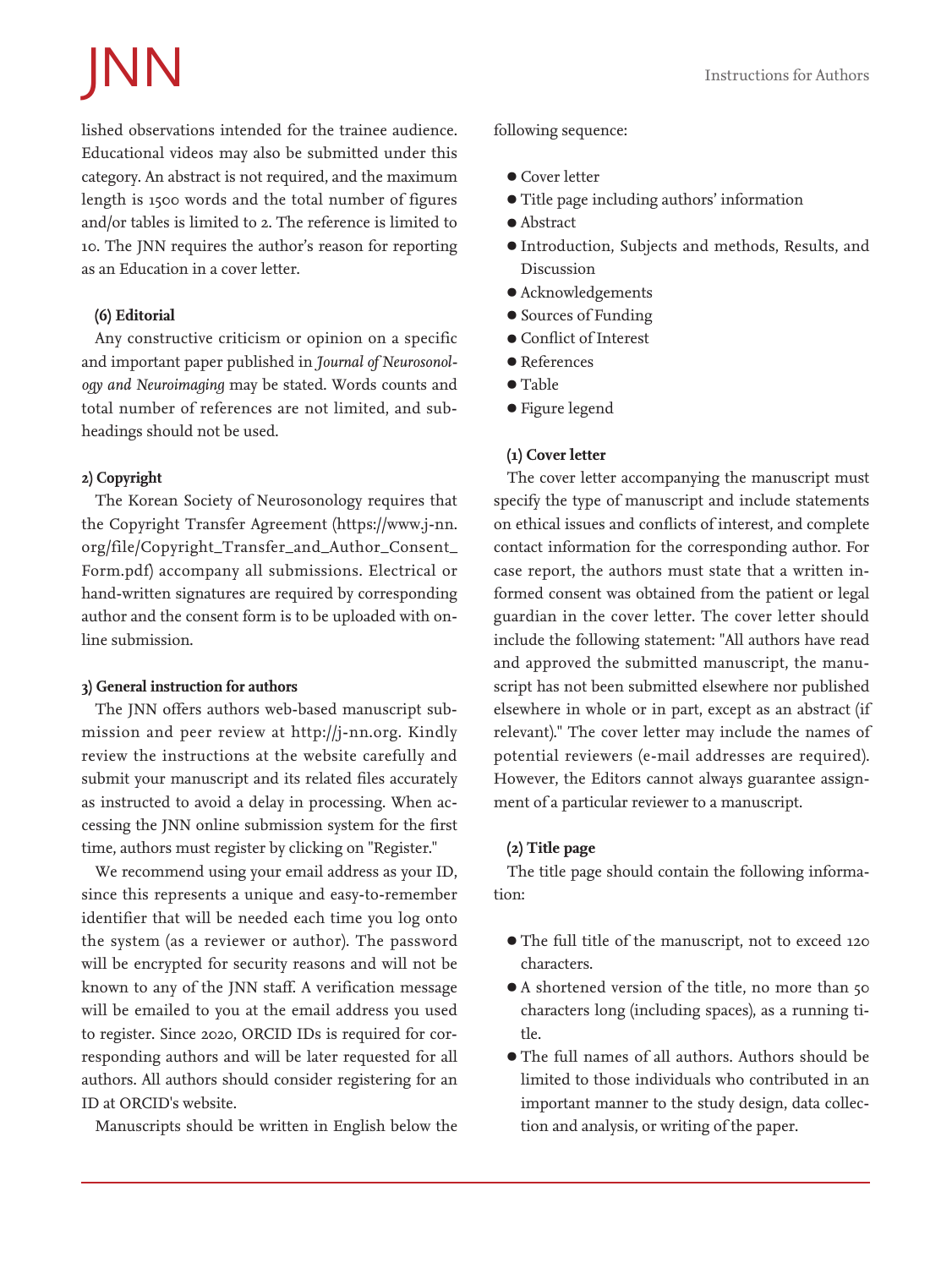- The department and institution where work was performed, as well as the affiliations of the individual authors.
- Name, address, and phone and fax numbers, and e-mail address of the corresponding author to whom communications regarding the manuscript should be directed.
- Total word count of Abstract, and total word count including all parts of the manuscript (i.e., title page, abstract, main body of text, acknowledgments, sources of funding, disclosures, references, figure legends, and tables).

# **(3) Abstract**

The content of the abstract should be in order of **Background**, **Methods**, **Results**, **Conclusion**, and *Key Words*. Each heading should be separated, and within 5 *Key Words* should be recorded on the bottom of the abstract, where the words should be from Medical Subject Headings (MeSH) of the Index Medicus. For abstract of case report, the abstract is composed in one paragraph without dividing into above headings (background, methods, results, and conclusion).

#### **(4) Introduction**

The purpose of the study should be concisely and clearly stated, and description of the background should only contain what is related to the purpose. For a case report, no title of "introduction" is needed, and only general background and meaning related to the case should be briefly stated.

#### **(5) Subjects and methods**

Subjects and methods of the study should be described in order. Participants, experimental animals, and control group should be clearly specified, and when the method of the experiment is the focus, it should be specifically described to enable reproduction. Especially, method for identifying the target disease should be described. Standards for inclusion and exclusion of the experimental group and control group should be clearly stated. Apparatus and reagents should be labeled of the name with the manufacturing company, city, and country in parenthesis. For statistics, the most commonly used method may be described. However, when unfamiliar method is used or the existing method is used with modification, the method should be briefly introduced with reference with explanation on the reason for trying the new method.

#### **(6) Results**

Results of the study should be listed clearly in logical point of view. When tables are used, the content does not need to be repeatedly described in the manuscript, and only important and essential points should be clarified.

#### **(7) Discussion**

The results of the study should be discussed and comparatively analyzed in relation to other studies. New and important observation should be emphasized, and the content of the introduction and result should not be repeatedly mentioned. The meaning of observation and limitation should be described, and the conclusion should be briefly stated at the last paragraph taking the result and purpose of the study in correlation.

#### **(8) Ethics statement**

It is recommended to describe as a following example: A written informed consent was obtained from the patient for her information on demographic data, medical condition, images, videos, treatment, and prognosis anonymously.

#### **(9) Availability of Data and Material**

It is recommended to describe as a following example: The datasets generated or analyzed during the study are available from the corresponding author on reasonable request.

#### **(10) Author Contributions**

The corresponding author also takes responsibility for listing coinvestigators with contributions to the study/paper of each author. The contributors who do not qualify for authorship should be in the Acknowledgments section.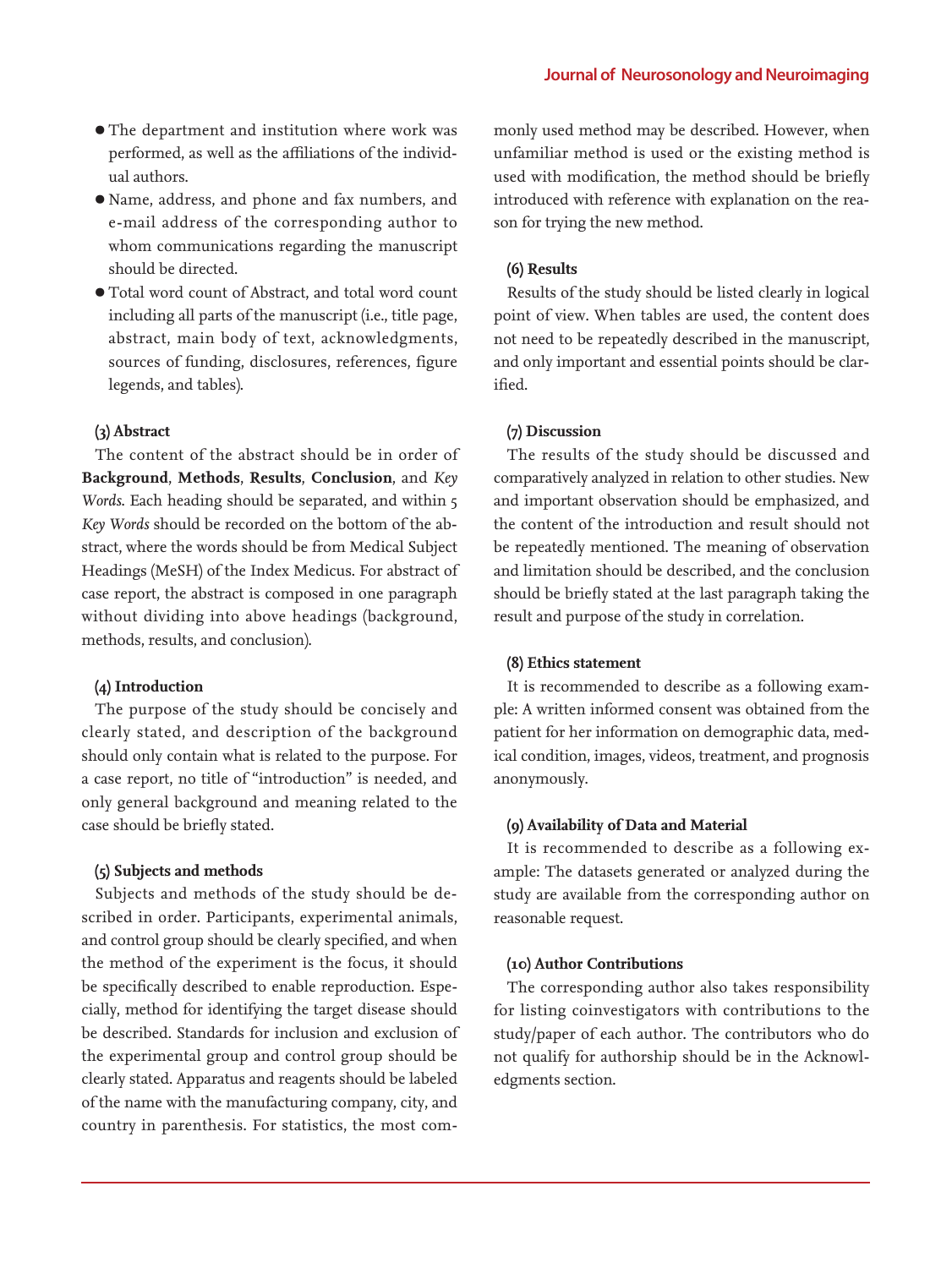# JNN Instructions for Authors

# **(11) Acknowledgments**

When necessary, acknowledgment for who has contributed to the study but does not suit as an author may be stated. Acknowledgment should be expressed for the contributor's specific role (for example collection of data, financial support, statistical support, experimental analysis, etc), and the fact of putting his or her name in the acknowledgment should be notified to the contributor for permission.

# **(12) Sources of Funding**

Authors must list all sources of research support relevant to the manuscript in this location. If you have no disclosures, please state "None".

# **(13) Conflicts of interest**

Authors must state disclosures at the end of main text and on online when submitting a manuscript. Unless you have relevant conflicts of interest, please state "None".

# **(14) References**

- References should be numbered serially in the text using numbers as unparenthesized superscripts: 1,2,5-7 When reference is quoted within the manuscript, the name of the author is not recommended to be described.
- There is no limitation to total number of references, but making it within 30 references is recommended in original article.
- When citing an article that is accepted but not published it should be specified as 'in press'.
- The names of journals should use the official abbreviation of Index Medicus.
- Less than or equal to 6 authors should be recorded all, and for greater than or equal to 7 authors, 'et al.' is put after the first 6 authors.
- Names of authors are put as last name followed by first name with the first letter in capital.
- It is recorded in a new page in order of citation in the manuscript following the format below.
- What is not exampled below follows the format of "Uniform Requirements for Manuscripts Submitted to Biomedical Journals".

# Article in academic journal

- 1. Park JH. Ovbiagele B. Optimal combination secondary prevention drug treatment and stroke outcomes. *Neurology*. 2015;84:50-56.
- 2. Lackland DT, Roccella EJ, Deutsch AF, Fornage M, George MG, Howard G, et al. Factors influencing the decline in stroke mortality: a statement from the American Heart Association/American Stroke Association. *Stroke*. 2014;45:315-353.

# Book

1. Wyllie E. The treatmemt of epilepsy. 2nd ed. Baltimore: *Williams & Wilkins*. 1997;97-98.

# Chapter within a book

1. Calne CB, Duvoision RFC, McGeer E. Speculation on the etiology of Parkinson's disease. In: Hassler RG, Christ JF. Advances in neurology. 2nd ed. Vol. 40. New York: *Raven Press*. 1984;353-360.

# Electronic data

1. Morse SS. Factors in the emergence of infectious diseases. *Emerg Infect Dis*. [serial online] 1995 Jan-Mar [cited 1996 Jun 5];1(1): [24 screens]. Available from http://www.cdc.gov/ncidod/EID/eid.ht.

# **(15) Tables**

- Each table should be included in the main manuscript file as a Word table in order to ensure correct column alignment.
- Tables must be cited in text and numbered according to order of appearance.
- Name of the table should be briefly described in verse or phrase format with the first letters of the words of the table name and content put in capital letters.
- For footnotes, use the following symbols in the indicated sequence:  $*, \dagger, \dagger, \S, \parallel, \P, **, \dagger\dagger$ , and  $\ddagger\ddagger$ . The significance of observations, as determined by appropriate statistical analyses, must be indicated. Expansion of abbreviation should all start with small letters, and semicolons should be put in between abbreviations (i.e., BMI, body mass index; CDU, carotid Doppler ultrasound).